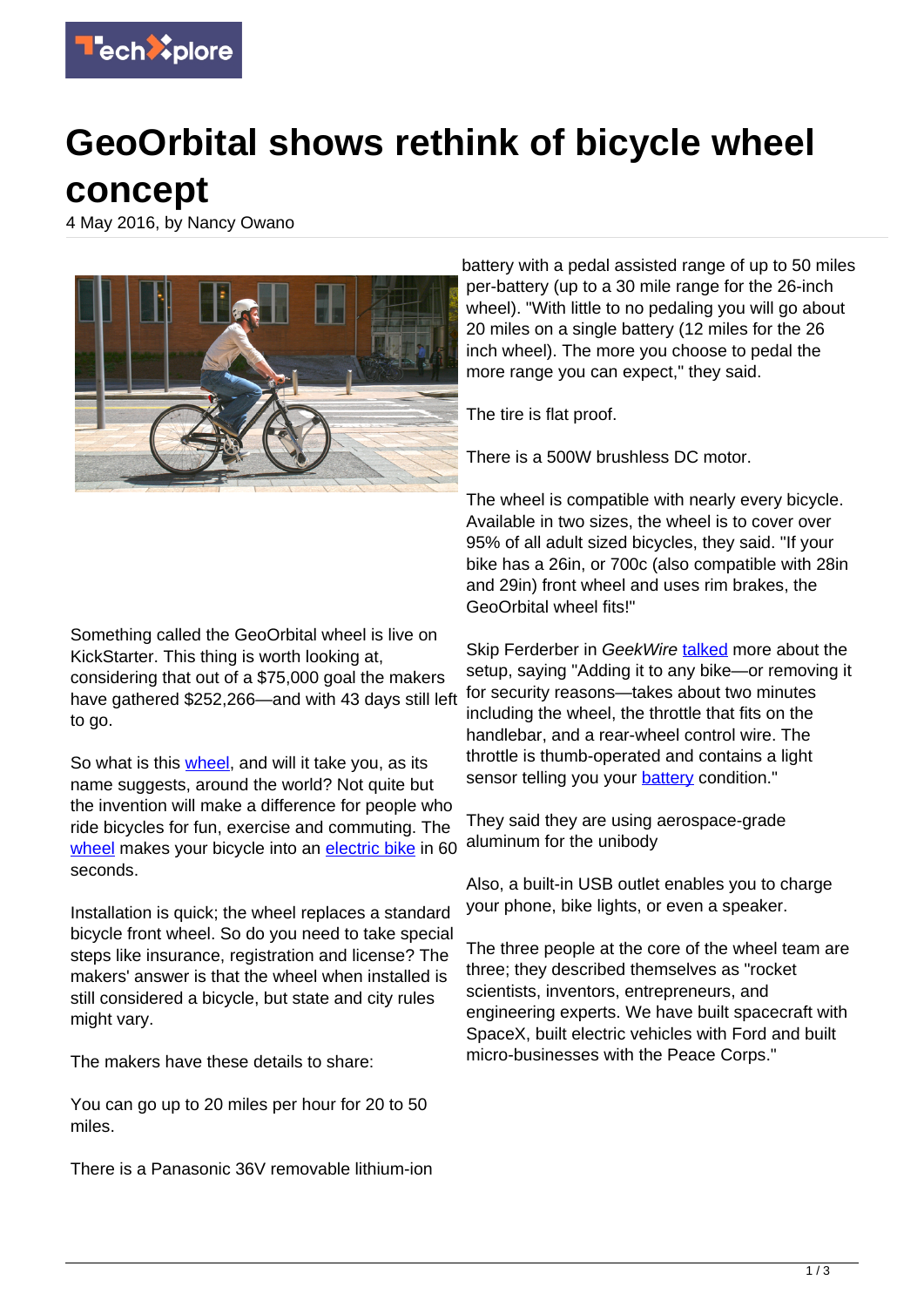



early adopter price. Estimated delivery is November.

Ferderber in GeekWire tried the wheel out: "I tested the bike wheel on the grounds of the Seattle Center. Because its power source is on the front, the bike initially felt slightly heavier and less flexible than a standard bike. Once I thumb-activated the throttle the bike felt both easy to navigate and powerful. It took less than two minutes to become accustomed to the bike powering me instead of me pedaling."

He tried driving it up a short hill and said he was "pleasantly surprised at how easily it powered me up hill."

The wheel was invented in Cambridge, Massachusetts, and built in New England in partnership with local contract manufacturers and part vendors. Structural components are made in Massachusetts and New Hampshire.

The creators accounted for the wheel's GeoOrbital name:

"An Orbital wheel is a wheel with no center – it 'orbits' around an empty area, rather than spinning as a result of being connected to a hub...The GeoOrbital wheel is an evolution of the Orbital wheel platform, where instead of orbiting around an empty space, the center of the wheel contains components that make the wheel function as an 'allin-one' vehicle propulsion system. We call this central mass a 'Geo.'"

It is tempting to get creative and say they are reinventing the wheel but in a real sense they are departing from a familiar wheel.

"The GeoOrbital wheel platform allows us to integrate an almost limitless amount of components into the wheel itself. Because the wheel doesn't spin we are able to integrate motors, batteries, electronics, headlights, USB charging ports, storage compartments, and many other components that it would not be possible to build into a traditional spoked wheel."

The wheel is \$649 at the time of this writing as an

 **More information:** [www.geoo.com/](http://www.geoo.com/) [www.kickstarter.com/projects/1 …](https://www.kickstarter.com/projects/1266381423/geoorbital-wheel-make-your-bike-electric-in-60-sec?ref=project_link) [sec?ref=project\\_link](https://www.kickstarter.com/projects/1266381423/geoorbital-wheel-make-your-bike-electric-in-60-sec?ref=project_link)

© 2016 Tech Xplore